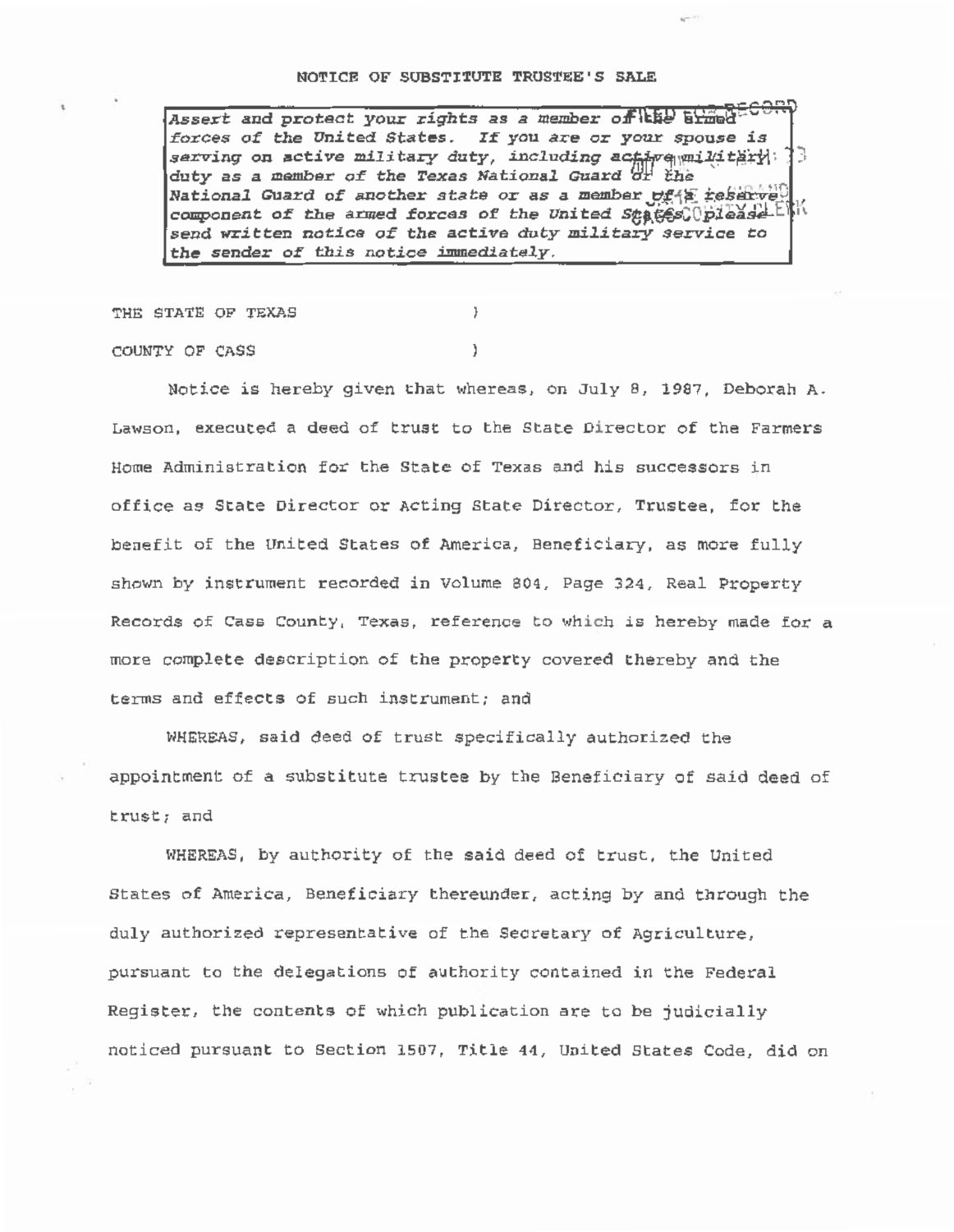$\mathcal{M}$ ay 30  $\sim$  , 20  $/2$ , appoint the undersigned as Substitute Trustee; and

WHEREAS, default has occurred in the payment of the promissory note described in said deed of trust and in the covenants contained in said deed of trust; and

WHEREAS, the Beneficiary, the United States of America, acting by and through the duly authorized representative of the Secretary of Agriculture, as aforesaid, has requested me to enforce this deed of trust;

NOW, THEREFORE, I hereby give notice that after the due publication of this notice as required by said deed of trust and the law, I will sell at public vendue to the highest bidder or bidders, for cash, at the North entrance of the Cass County Courthouse located on Houston Street, Linden, Cass County, Texas, in which county such property is situated, at 10:00 a.m., or within three hours thereafter, on the first Tuesday of August, being the lst day of August 2017, the following land located in said county and more particularly described as follows,

All that certain 0.800-acre tract of land situated in the Dickson Oyer survey, A- 256, Cass County, Texas, and being part of the 34.794-acre tract of land conveyed from Bessie w. McDonald Lawrence and husband, Frank Lawrence, to W. M. Kennedy and L. F. Allday, III, by Warranty Deed dated January 21, 1977, recorded in Vol. 592, Page 653, Deed Records, Cass County, Texas, said 0.800-acre tract of land being more particularly described as follows:

BEGINNING at a  $5/8$ " iron rod found in the North line of the county road for the Southeast corner of this tract and being 339.50' North and 717.32' West from the Southeast corner of the said Dickson Dyer Survey, and the Southeast corner of the said  $34.794$ -acre tract; THENCE North 89 deg. 45' lO" West with said North line 142. 06' to a 5/8" iron rod found for the Southwest corner of this tract;

2